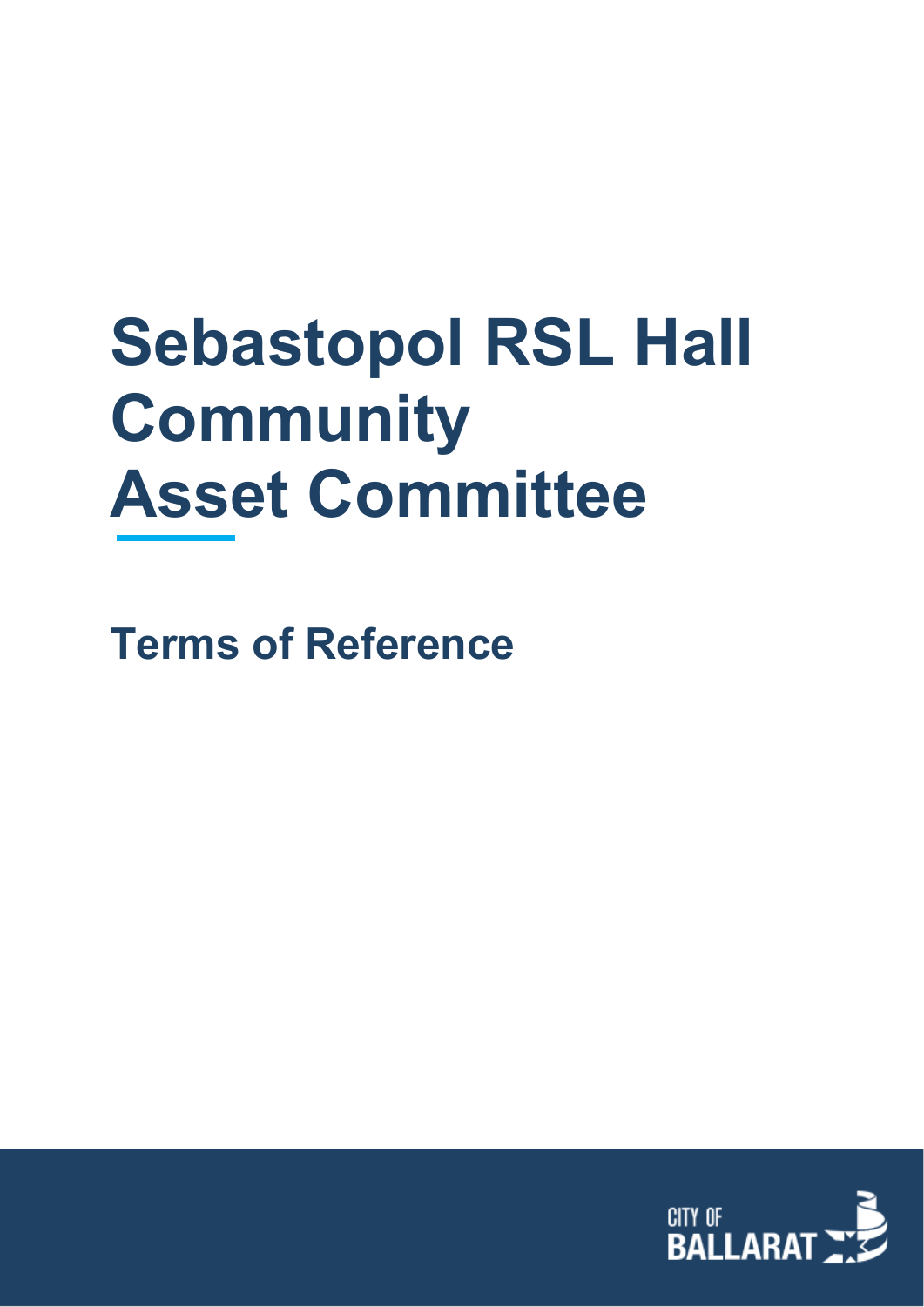

# **Contents**

| 1 <sub>1</sub>   |  |
|------------------|--|
| 2.               |  |
| $\overline{3}$ . |  |
| 4.               |  |
| 5.               |  |
| 6.               |  |
| $\overline{7}$ . |  |
| 8.               |  |
| 9.               |  |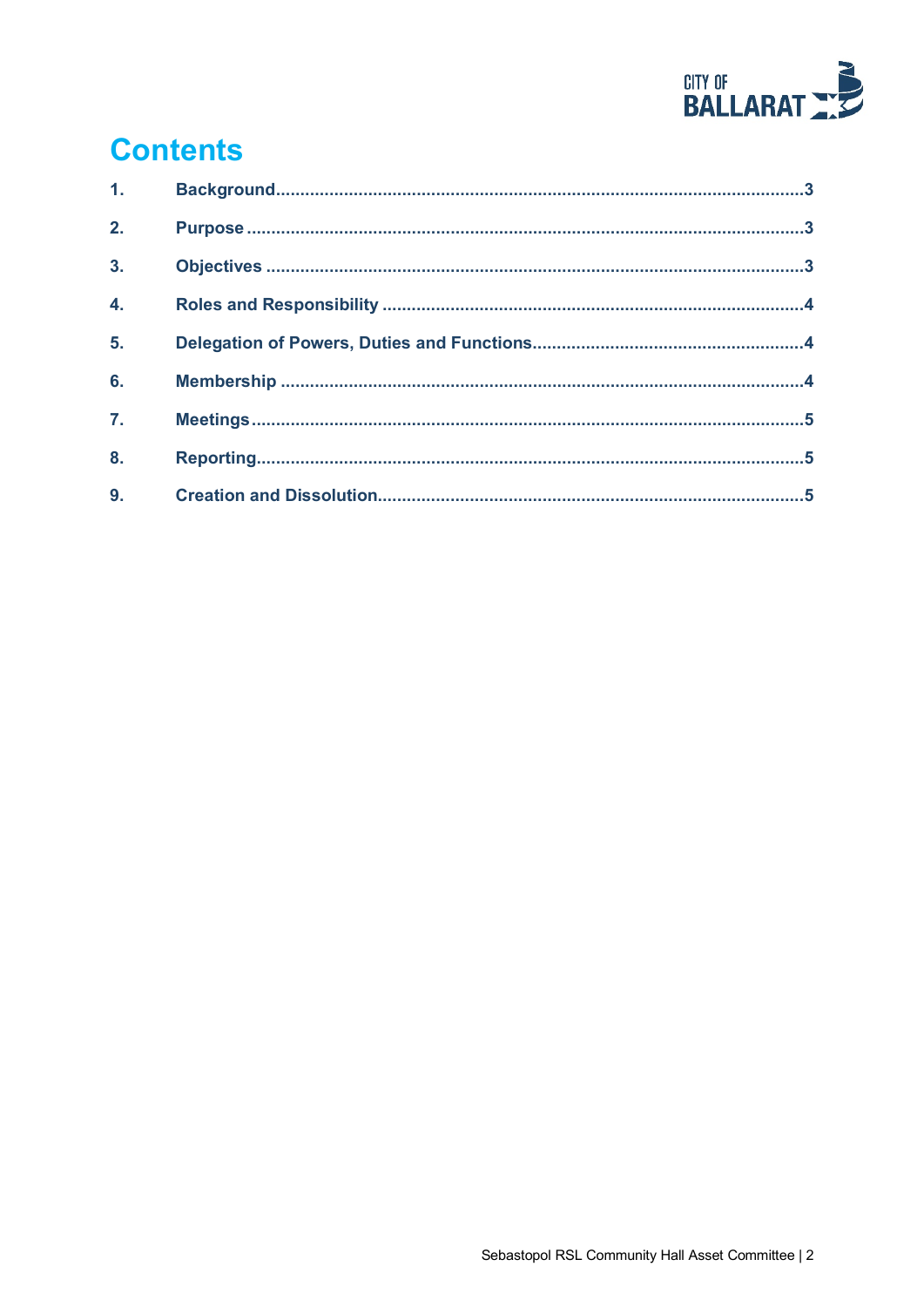

#### <span id="page-2-0"></span>**1. Background**

- 1.1. By this Terms of Reference document, the Ballarat City Council (Council) establishes the Sebastopol RSL Hall Community Asset Committee (Committee) pursuant to section 65 of the *Local Government Act 2020* (the Act). The Committee is established for the management of the Community Asset known as the Sebastopol RSL Community Hall.
- 1.2. The members of a Community Asset Committee have the powers, duties and functions as contained in the Instrument of Delegation from the Chief Executive Officer under section 47(1)(b) of the Act and as set out in these Terms of Reference. These Terms of Reference set out the structure and basis on which the Committee can operate on behalf of Council.
- 1.3. These Terms of Reference are authorised by a resolution (R203/20) of Council passed on 12 August 2020.

#### <span id="page-2-1"></span>**2. Purpose**

The Committee is established for the purpose of:

2.1 Encouraging use of the Sebastopol RSL Hall by the local community and to promote the role played by the hall in enabling engaged participation in community life.

## <span id="page-2-2"></span>**3. Objectives**

The objectives of the Committee are:

- 3.1 Determine hiring fees for the hall
- 3.2 Develop a public awareness and advertising program relating to the Hall designed to increase community use of the hall.
- 3.3 Manage bookings for the hall.
- 3.4 Draft, with the agreement of Council, a hall hiring agreement.
- 3.5 Identify maintenance needs, prioritise maintenance actions and provide details of remedial actions in annual report to Council.
- 3.6 Be responsible for specific maintenance of the hall and grounds as outlined in the City of Ballarat Facility Maintenance Schedule (addendum1).
- 3.7 Ensure that Council is made aware of any matters that could have an impact on the Hall or its users.
- 3.8 Operate, as far as possible, on a self-sufficient basis.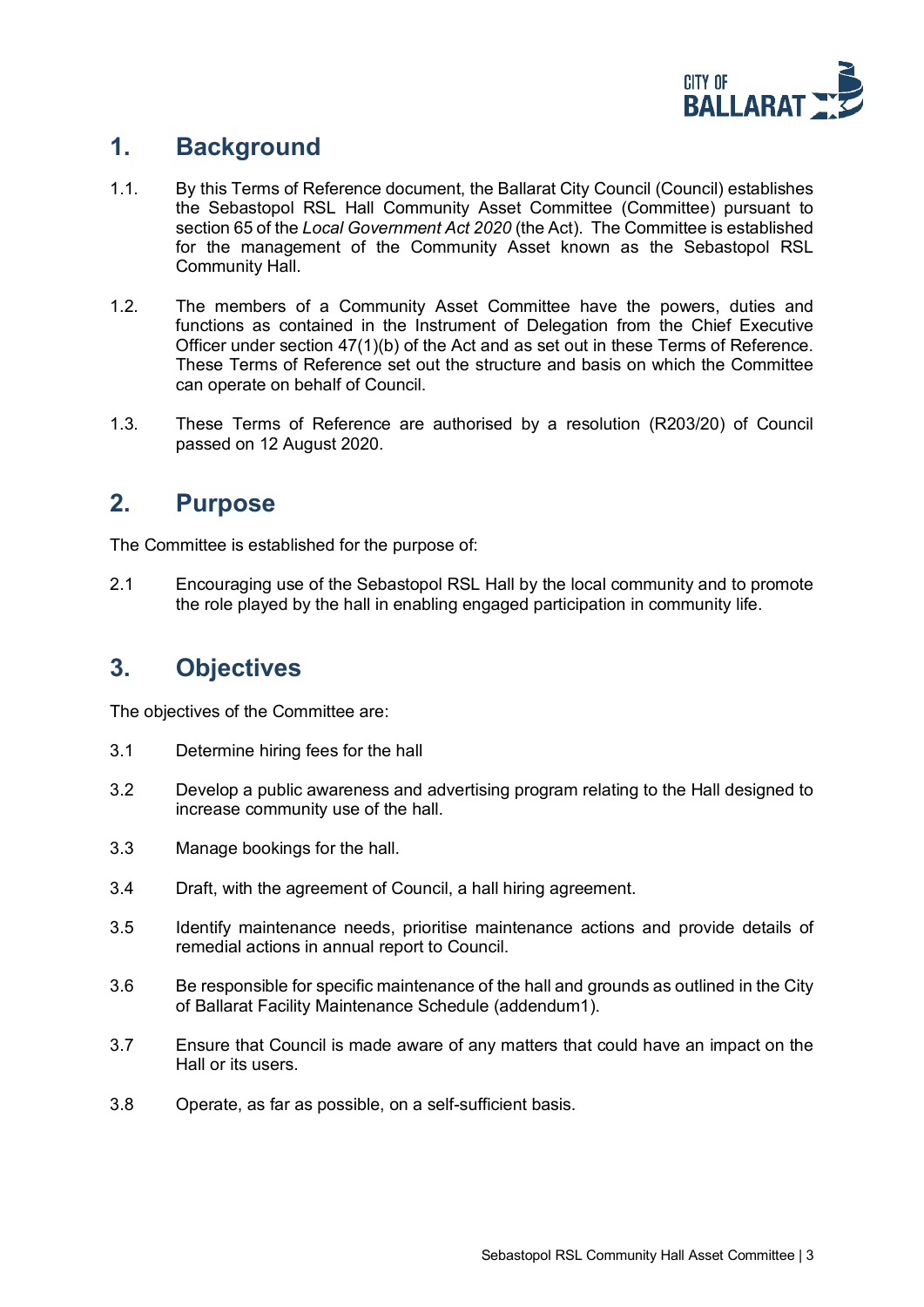

# <span id="page-3-0"></span>**4. Roles and Responsibility**

The role of the Committee is:

- 4.1 to exercise the duties and functions, in accordance with these Terms of Reference and as permitted by the Instrument of Delegation; and
- 4.2 oversee the effective operation of the hall.

#### <span id="page-3-1"></span>**5. Delegation of Powers, Duties and Functions**

- 5.1 In order to fulfil and carry out its purposes and objectives the Chief Executive Officer may delegate to the members of the Community Asset Committee, pursuant to section 47(1)(b) of the *Local Government Act 2020*, the powers, duties and functions set out in the Instrument of Delegation passed at Council on 12 August 2020 (R206/20) and attached to these Terms of Reference.
- 5.2 The powers, duties and functions of Council conferred on the Committee by these Terms of Reference and Instrument of Delegation must be exercised in accordance with any guidelines or policies that Council may from time to time adopt.
- 5.3 Committee members are at all times expected to act in accordance with their responsibilities set out in Council's Governance Rules and the Committee Policy.

#### <span id="page-3-2"></span>**6. Membership**

- 6.1. The Committee will consist of a minimum of 2 community members appointed by Council.
- 6.2. The term of membership will be for a Council term. A re-appointment of committee members must occur by 30 June after each Council election
- 6.3. Council Officers who attend the meetings of the Committee are to provide advice and support to the Committee and are not considered Committee members and do not have voting rights.
- 6.4. Each member of the Committee has and may exercise one equal vote on any question before the Committee for determination.
- 6.5. Council will revise the membership and voting rights of each Committee member as it sees fit.
- 6.6. The Committee will elect a Chairperson at its first meeting. The election will be conducted in accordance with Council's Governance Rules.
- 6.7. If the Chairperson is absent from a Committee meeting, the Committee will select a temporary Chairperson to chair the Committee meeting.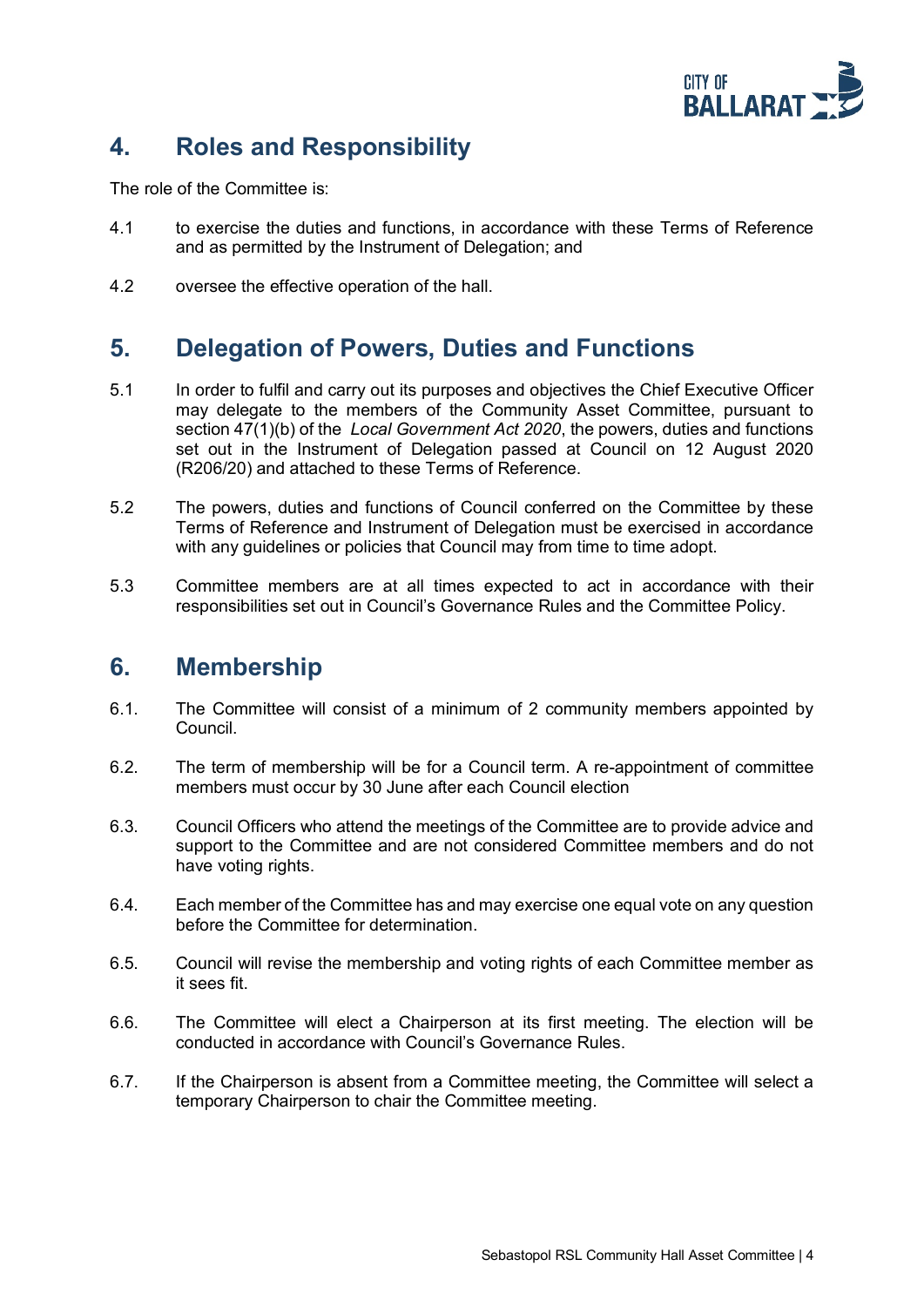

# <span id="page-4-0"></span>**7. Meetings**

- 7.1 Unless Council resolves otherwise, Committee meetings must be conducted in accordance with:
	- Council's Committee Policy; and
	- At the Committee's discretion, as exercised from time to time.
- 7.2 The Committee will meet not less than four times a year or as agreed by the Committee from time to time.
- 7.3 A quorum of the Committee will be half of the members plus one.
- 7.4 Voting will be by a majority of votes by a show of hands. Only members in attendance are entitled to vote. The Chairperson shall have the casting vote in the event of an equality of votes.

#### <span id="page-4-1"></span>**8. Reporting**

The Committee is responsible for taking proper minutes of all meetings and preparing reports for the Committee's consideration in accordance with:

- 8.1 Council's Governance Rules as determined by Council;
- 8.2 Council's Committee Policy;
- 8.3 the Committee's discretion, as exercised from time to time;
- 8.4 Minutes of Committee meetings must be forwarded to the Statutory Compliance Unit immediately after adoption by the Committee.
- 8.5 An annual report on the Committees activities and finances must be reported to Statutory Compliance no later than 30 August each year

#### <span id="page-4-2"></span>**9. Creation and Dissolution**

- 9.1 By these Terms of Reference, the:
	- 9.1.1 Committee is established; and
	- 9.1.2 powers, duties and functions of the Committee members, as set out in the Instrument of Delegation, are delegated.
- 9.2 These Terms of Reference
	- 9.2.1 come into force immediately when the resolution of Council adopting them is made; and
	- 9.2.2 remain in force until Council determines to vary or revoke it.